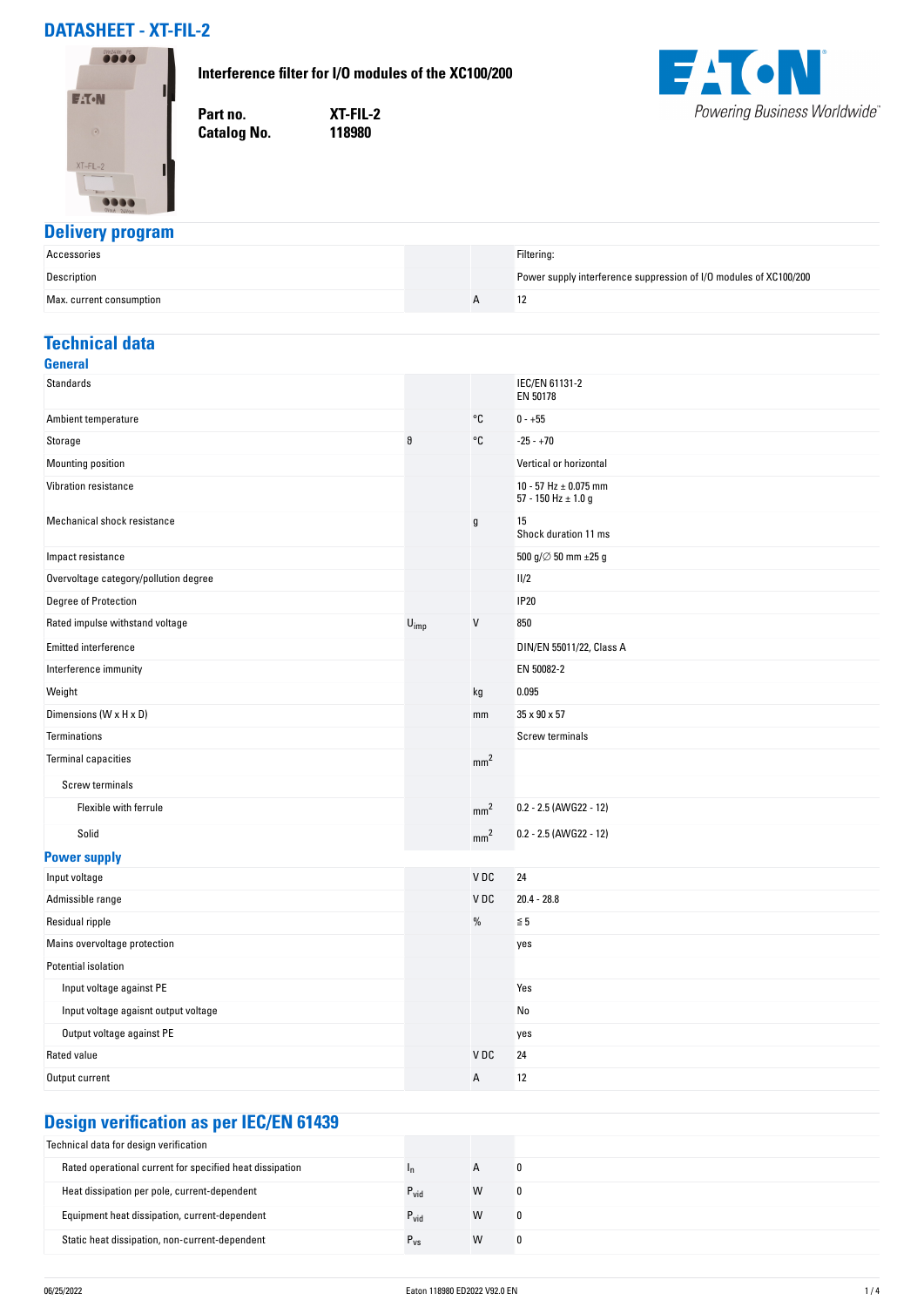| Heat dissipation capacity                                                                                                 | $P_{\text{diss}}$ | W  | 0                                                                                                                                   |
|---------------------------------------------------------------------------------------------------------------------------|-------------------|----|-------------------------------------------------------------------------------------------------------------------------------------|
| Operating ambient temperature min.                                                                                        |                   | °C | 0                                                                                                                                   |
| Operating ambient temperature max.                                                                                        |                   | °C | 55                                                                                                                                  |
| IEC/EN 61439 design verification                                                                                          |                   |    |                                                                                                                                     |
| 10.2 Strength of materials and parts                                                                                      |                   |    |                                                                                                                                     |
| 10.2.2 Corrosion resistance                                                                                               |                   |    | Meets the product standard's requirements.                                                                                          |
| 10.2.3.1 Verification of thermal stability of enclosures                                                                  |                   |    | Meets the product standard's requirements.                                                                                          |
| 10.2.3.2 Verification of resistance of insulating materials to normal heat                                                |                   |    | Meets the product standard's requirements.                                                                                          |
| 10.2.3.3 Verification of resistance of insulating materials to abnormal heat<br>and fire due to internal electric effects |                   |    | Meets the product standard's requirements.                                                                                          |
| 10.2.4 Resistance to ultra-violet (UV) radiation                                                                          |                   |    | Meets the product standard's requirements.                                                                                          |
| 10.2.5 Lifting                                                                                                            |                   |    | Does not apply, since the entire switchgear needs to be evaluated.                                                                  |
| 10.2.6 Mechanical impact                                                                                                  |                   |    | Does not apply, since the entire switchgear needs to be evaluated.                                                                  |
| 10.2.7 Inscriptions                                                                                                       |                   |    | Meets the product standard's requirements.                                                                                          |
| 10.3 Degree of protection of ASSEMBLIES                                                                                   |                   |    | Meets the product standard's requirements.                                                                                          |
| 10.4 Clearances and creepage distances                                                                                    |                   |    | Meets the product standard's requirements.                                                                                          |
| 10.5 Protection against electric shock                                                                                    |                   |    | Does not apply, since the entire switchgear needs to be evaluated.                                                                  |
| 10.6 Incorporation of switching devices and components                                                                    |                   |    | Does not apply, since the entire switchgear needs to be evaluated.                                                                  |
| 10.7 Internal electrical circuits and connections                                                                         |                   |    | Is the panel builder's responsibility.                                                                                              |
| 10.8 Connections for external conductors                                                                                  |                   |    | Is the panel builder's responsibility.                                                                                              |
| 10.9 Insulation properties                                                                                                |                   |    |                                                                                                                                     |
| 10.9.2 Power-frequency electric strength                                                                                  |                   |    | Is the panel builder's responsibility.                                                                                              |
| 10.9.3 Impulse withstand voltage                                                                                          |                   |    | Is the panel builder's responsibility.                                                                                              |
| 10.9.4 Testing of enclosures made of insulating material                                                                  |                   |    | Is the panel builder's responsibility.                                                                                              |
| 10.10 Temperature rise                                                                                                    |                   |    | The panel builder is responsible for the temperature rise calculation. Eaton will<br>provide heat dissipation data for the devices. |
| 10.11 Short-circuit rating                                                                                                |                   |    | Is the panel builder's responsibility.                                                                                              |
| 10.12 Electromagnetic compatibility                                                                                       |                   |    | Is the panel builder's responsibility.                                                                                              |
| 10.13 Mechanical function                                                                                                 |                   |    | The device meets the requirements, provided the information in the instruction<br>leaflet (IL) is observed.                         |

#### **Technical data ETIM 8.0**

| Programmable logic controllers PLC (EG000024) / Accessories/spare parts for controls (EC002584)                                                                               |       |  |
|-------------------------------------------------------------------------------------------------------------------------------------------------------------------------------|-------|--|
| Electric engineering, automation, process control engineering / Display and control component / Panel (HMI) / Panel (HMI, accessories) (ecl@ss10.0.1-27-33-02-92 [AFX005003]) |       |  |
| Type of electrical accessory/spare part                                                                                                                                       | Other |  |
| Type of mechanical accessory/spare part                                                                                                                                       | Other |  |
| Accessory                                                                                                                                                                     | Yes   |  |
| Spare part                                                                                                                                                                    | No    |  |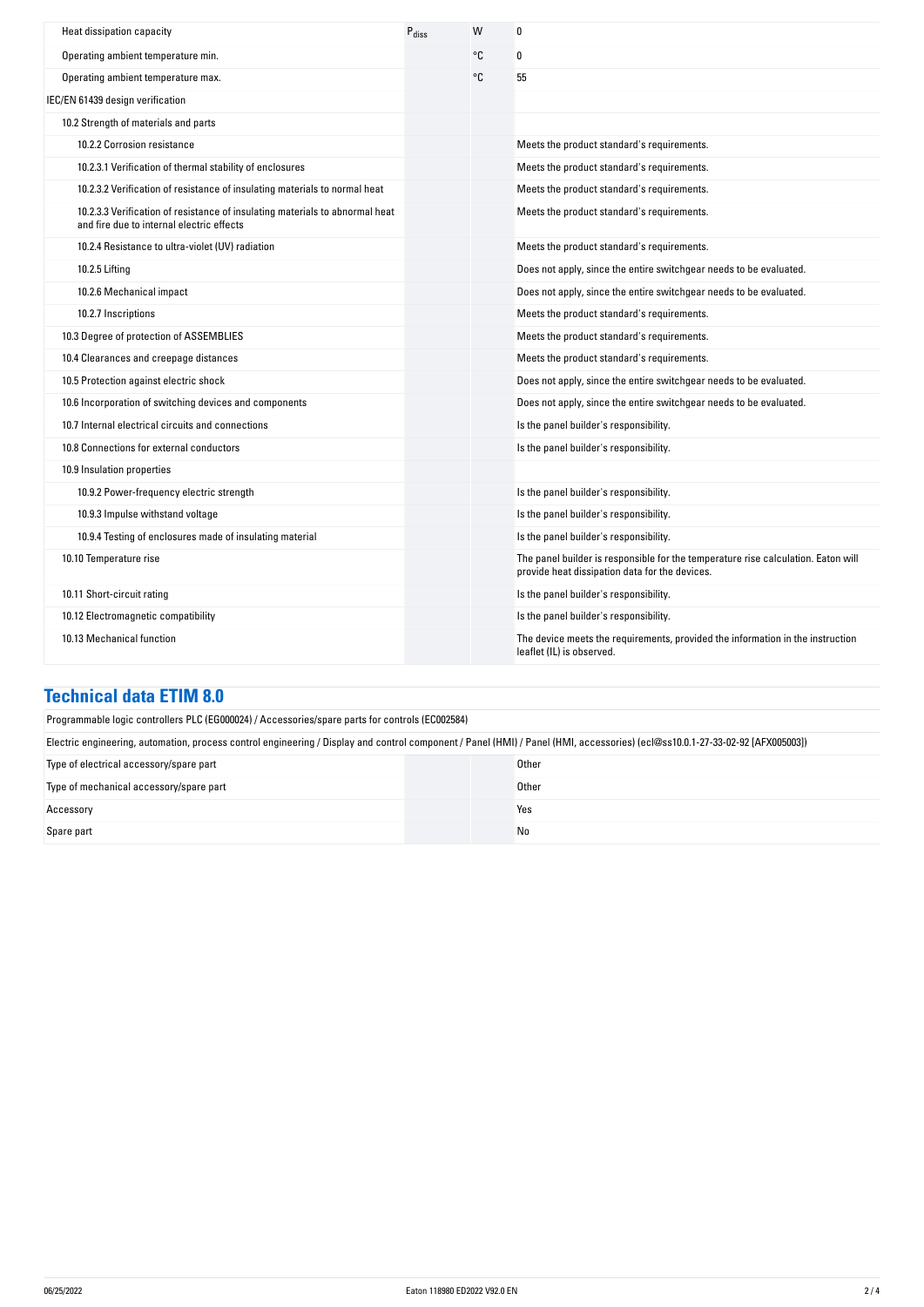# **Dimensions**